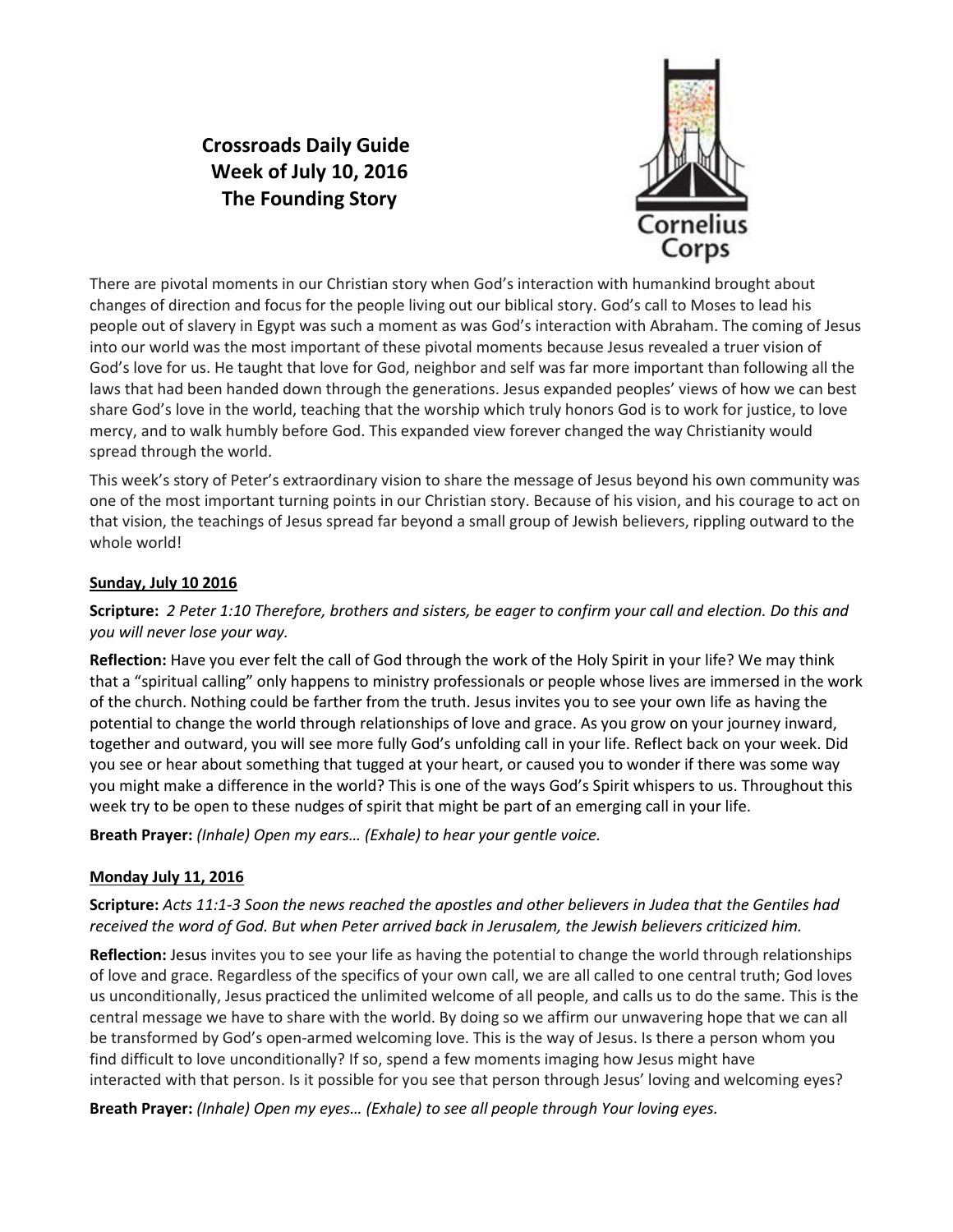#### **Tuesday July 12, 2016**

**Scripture:** *Acts 10: 4-9 They accused him, "You went into the home of the uncircumcised and ate with them!" Step-by-step, Peter explained what had happened. "I was in the city of Joppa praying when I had a visionary experience. In my vision, I saw something like a large linen sheet being lowered from heaven by its four corners. It came all the way down to me. As I stared at it, wondering what it was, I saw four-legged animals—including wild beasts—as well as reptiles and wild birds.I heard a voice say, 'Get up, Peter! Kill and eat!' I responded, 'Absolutely not, Lord! Nothing impure or unclean has ever entered my mouth.' The voice from heaven spoke a second time, 'Never consider unclean what God has made pure.'* 

**Reflection:** Peter knew Jesus intimately and walked with him from the time Jesus first called him to leave his fishing nets and follow him. Peter loved Jesus, but Jesus told Peter, "If you love me, feed my sheep." It seemed strange to the Jewish believers that Peter, of all people, would go off and eat with gentiles (all non-Jewish people), sharing meals with them and teaching them about God's love. It may have seemed like a betrayal of Jesus and his teaching. Peter was no doubt confused by his visions. But they were so powerful, so pure and convincing, that he changed the course of his life to follow this vision. It turned his life upside down. It flipped everything he had previously thought about the good news of Jesus. Still, he quickly grabbed on to this expansive and inclusive new view of God's love and began the work of sharing it far beyond his community and his comfort zone. Have you ever thought of our faith story as being intended only for certain groups of people? How might your actions be different if you felt called by God to share unconditional love and grace with all people, everywhere?

**Breath Prayer:** *(Inhale) Open my eyes… (Exhale) to see new possibilities for sharing Your love.*

#### **Wednesday July 13, 2016**

**Scripture:** *Acts 10: 10-14 This happened three times, then everything was pulled back into heaven. At that moment three men who had been sent to me from Caesarea arrived at the house where we were staying. The Spirit told me to go with them even though they were Gentiles. These six brothers also went with me, and we entered that man's house. He reported to us how he had seen an angel standing in his house and saying, 'Send to Joppa and summon Simon, who is known as Peter. He will tell you how you and your entire household can be saved.'* 

**Reflection:** One of the most interesting aspects of this story is that as Peter was having his own vision and hearing God's voice calling him to specific action, the spirit was already at work in the family to whom Peter was called. The way was prepared for him before he even got there. Peter saw this as confirmation of his vision. It was no longer something he might have imagined. God's call was confirmed when he learned that God was already working to prepare the hearts of the gentile family. That is a pretty amazing concept, isn't it? But, people who are called by the gentle urging of spirit and have the courage to act on their call, often report that they experience this kind of confirmation. God has already gone before them, preparing the way. What seems like a radical idea suddenly takes on deeper meaning as God's partnership is revealed. Have you ever experienced such a confirmation in your own life? Spend some quiet time reflecting on how God might be calling you from reflection to action?

**Breath Prayer:** *(Inhale) Open my heart… (Exhale) to love more deeply.*

## **Thursday July 14, 2016**

**Scripture:** *Acts 10: 15-17 When I began to speak, the Holy Spirit fell on them, just as the Spirit fell on us in the beginning. I remembered the Lord's words: 'John will baptize with water, but you will be baptized with the Holy Spirit.' If God gave them the same gift he gave us who believed in the Lord Jesus Christ, then who am I? Could I stand in God's way?*

**Reflection:** Peter must have been astonished to see the power of God's spirit revealed to these Gentiles the same way he had experienced it on the Day of Pentecost. There could be no greater confirmation that God's love was truly unconditional and God's welcome was truly unlimited! Peter says, *"If God gave them the same gift he gave us who believed in the Lord Jesus Christ, then who am I? Could I stand in God's way?"* What a perfect response, and so encouraging to us, reminding us that our own opinions of who is worthy or unworthy are meaningless. It is not our right to judge or have our own ideas of other peoples' worthiness to receive God's great love and mercy. God has already decided. Everyone is worthy, without exception. Our mandate is